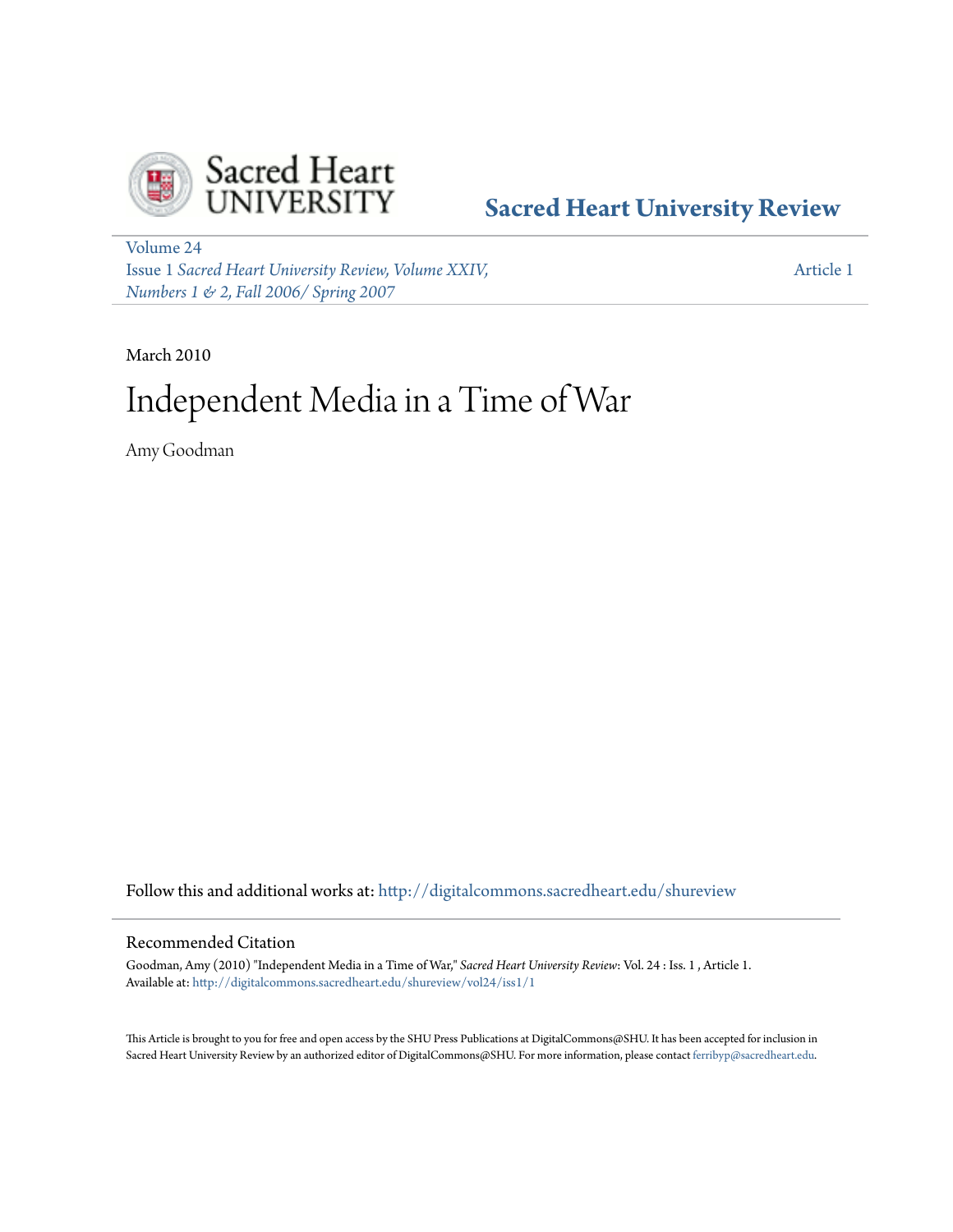# Independent Media in a Time of War

#### **Cover Page Footnote**

Amy Goodman is the host and executive producer of Democracy Now! This talk, on one of the subjects of her book (co-authored with her brother, David Goodman), The Exception to the Rulers (Hyperion, 2004), was presented at the Tenth Annual Media Studies Symposium at Sacred Heart University on April 20, 2005.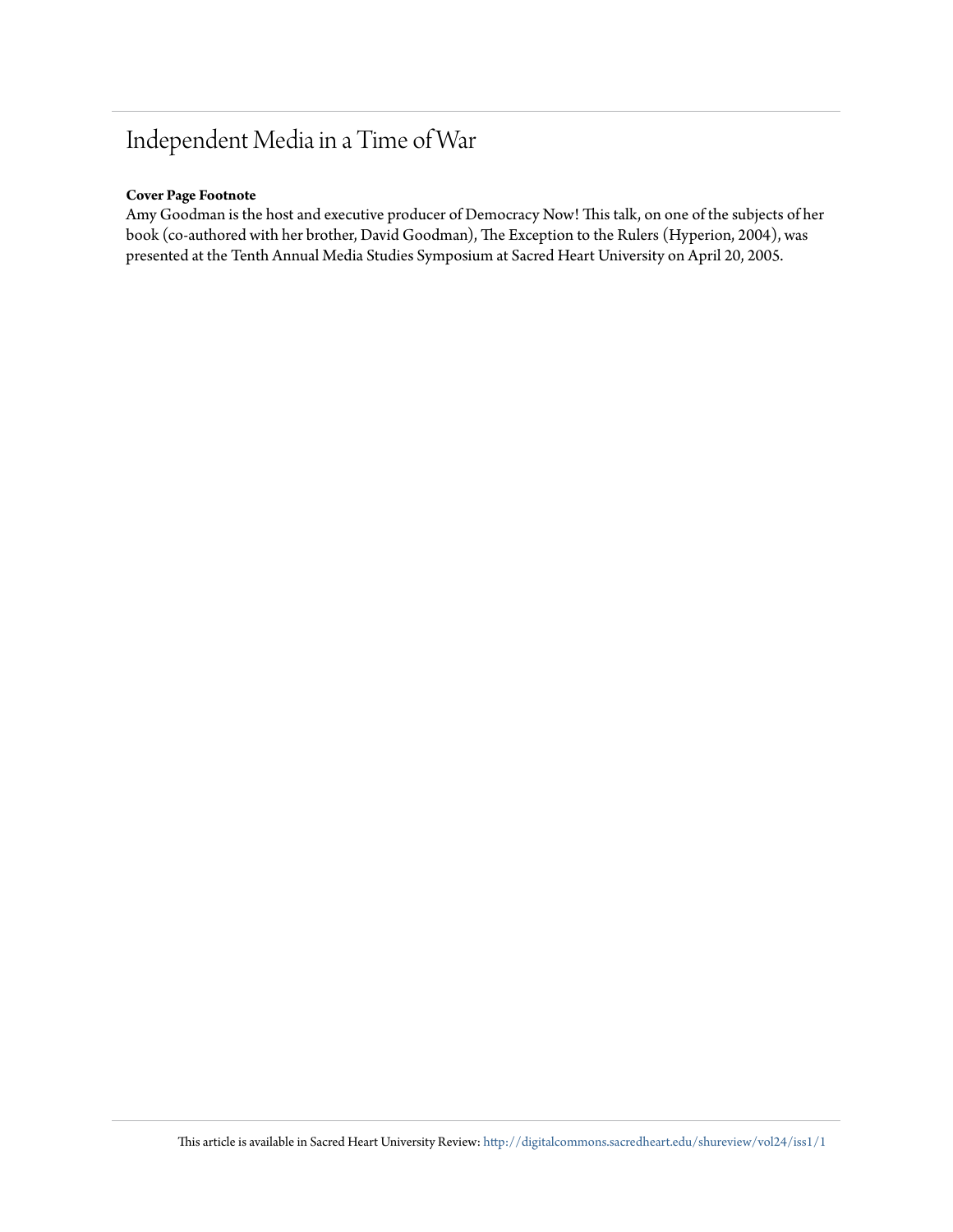### AMY GOODMAN \_\_\_\_\_\_\_\_\_\_\_\_\_\_\_\_\_

## *Independent Media in a Time of War*

How many of you have heard or watched *Democracy Now*? Well, I come from Pacifica Radio, which was founded fifty=six years ago by a World War II conscientious objector named Lou Hill. When he came out of the detention camps, he said there has to be a media outlet that is not run by corporations that profit from war. but run by journalists and artists, and that's how Pacifica was born. Not run by corporations, as George Gerbner, founder of the Cultural Environment movement says; not run by corporations that have nothing to tell and everything to sell, that are raising our children today.

And so the first Pacifica station went on the air in 1949, KPFA, followed by KPFK in Los Angeles and WBAI, 99.5 FM in New York city in 1960. We've just celebrated our forty-fifth anniversary. In 1977, WPFW in Washington went on the air, and in 1970 KPFT in Houston. Those are the five Pacifica stations. When the Houston station went on the air, it's the only radio station in the country whose transmitter was blown up twice in the first year of operation, blown up by the Ku Klux Klan. And when the exalted Cyclops, or was it the Grand Dragon—I often confuse their titles admitted responsibility, he said it was his proudest act, because I

————————

*Amy Goodman is the host and executive producer of* Democracy Now! *This talk, on one of the subjects of her book (co-authored with her brother, David Goodman),* The Exception to the Rulers *(Hyperion, 2004), was presented at the Tenth Annual Media Studies Symposium at Sacred Heart University on April 20, 2005.*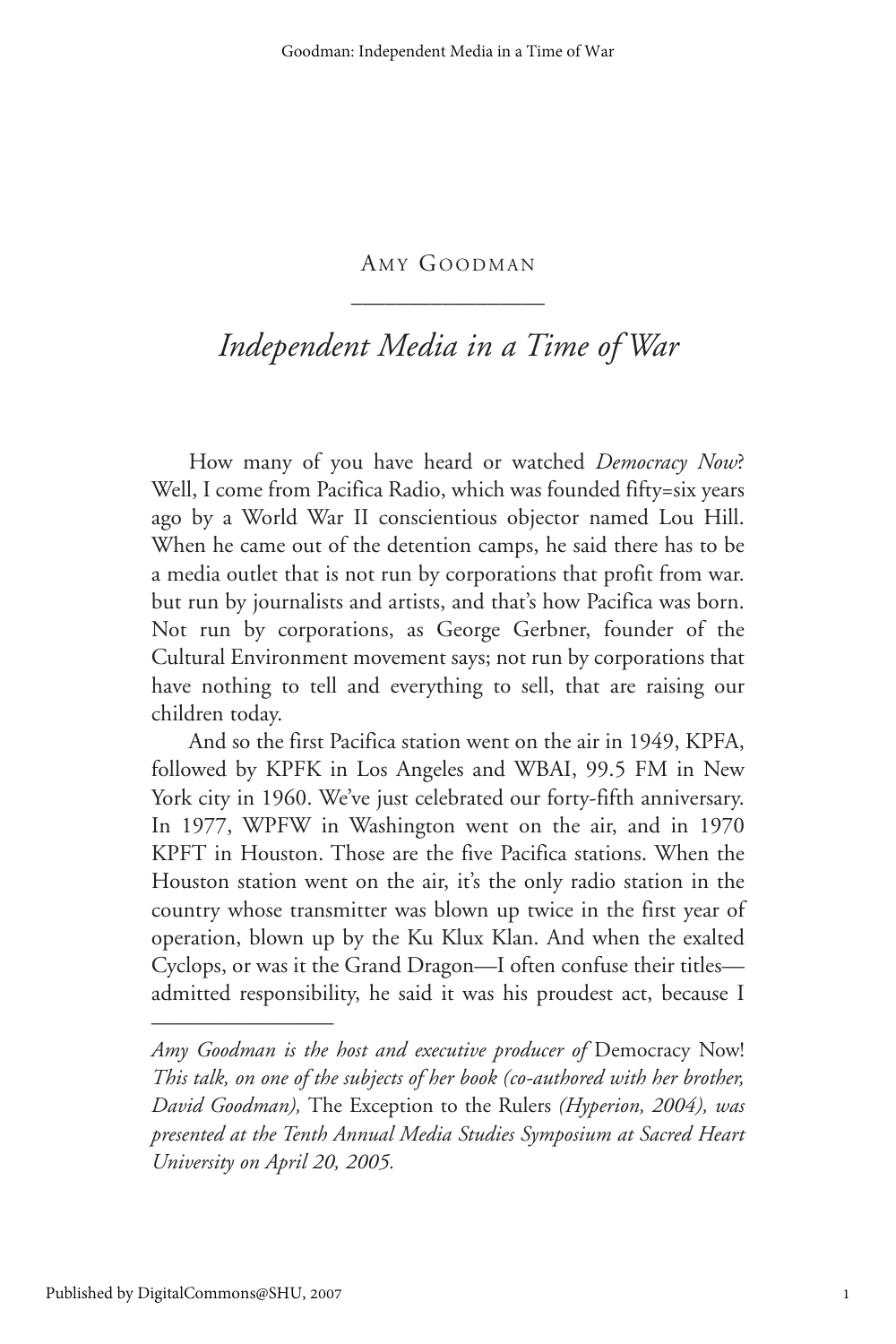think he understood how dangerous Pacifica is, dangerous because it allows people to speak for themselves. And when you hear someone speaking from their own experience, that breaks down stereotypes and caricatures that feed the hate that fuels these groups. It's very important we be able to hear people speaking for themselves, especially in a climate in this country when whole populations are demonized: always African-Americans, now Muslims, Arab-Americans, people of South Asian descent. And when you have a media, the networks, where the average sound bite is eight or nine seconds, what can be said in that amount of time, especially when the most common people on the networks are a very small circle of pundits who know so little about so much, explaining the world to us?

These populations that have been demonized hardly get a chance to speak for themselves. And why is that important? When you hear someone describing where they come from, what their religion is, who their communities are, even the debates within their own communities, it changes your view. I mean, you might say, "That sounds like my Uncle Henry," "It sounds like my sister," or "That sounds like my grandfather." And that changes the way you behave toward perhaps someone or a group of people.

We all know about the Abu Ghraib torture scandal in Iraq, but I think that it began long before the first low-level soldier laid a finger on the first Iraqui person. I think somehow these soldiers felt they had a kind of permission. I'm not talking about the chain of command: that has to be investigated right to the top. But it's a permission from being raised here at home in a media culture where whole populations are iced out. And if they're demonized and if you only hear media that acts as an amplifier for those in power that are doing the demonizing, it makes it a little easier to treat them as subhuman.

It is so important we have a media for everyone. In the 1950s, the great singer-writer-activist, Paul Robeson, was white-listed from almost every public space in this country, but he knew he could be heard over the airwaves of Pacifica Radio. James Baldwin debating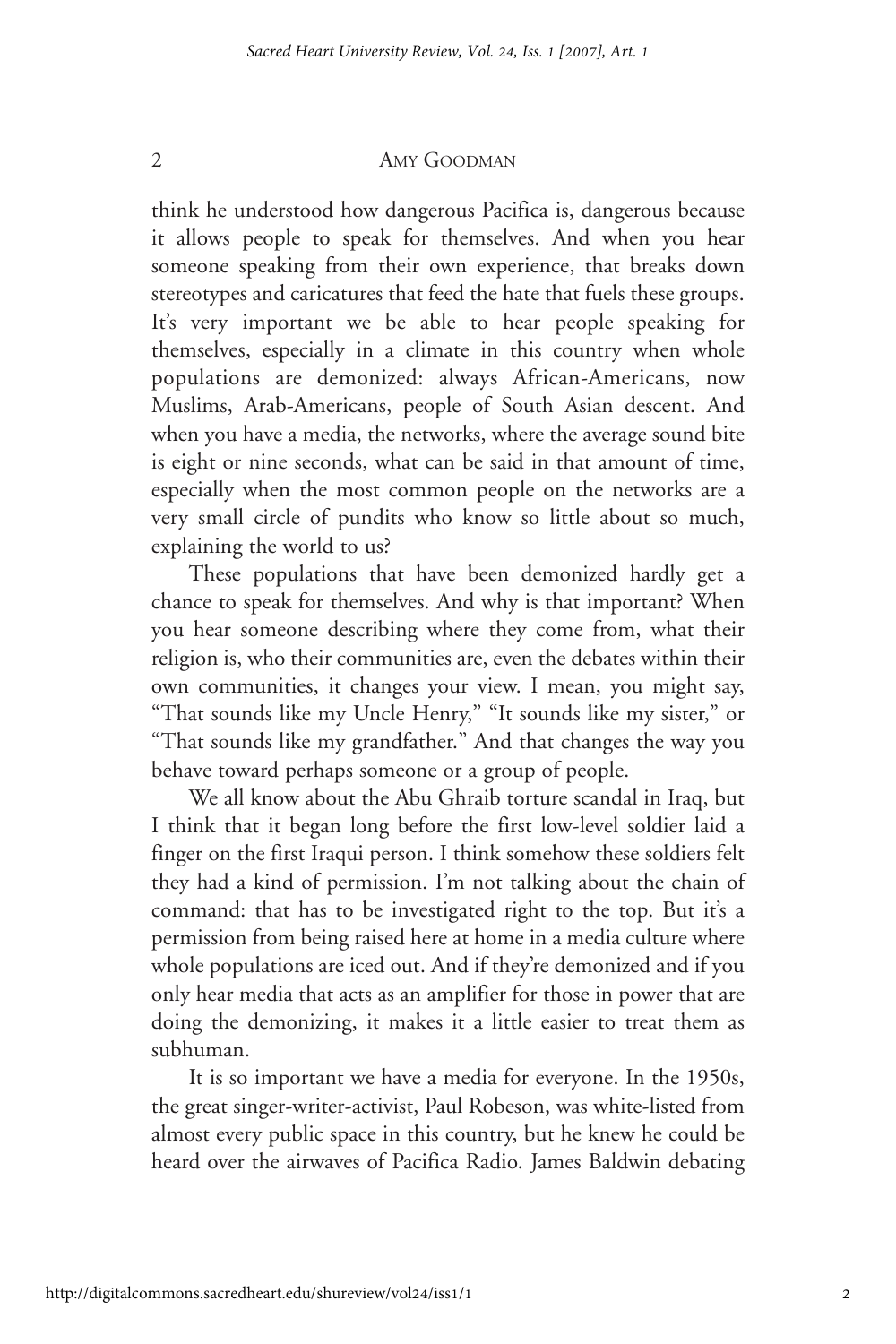Malcolm X over the effectiveness of the lunch-counter sit-ins in the South, civil disobedience, knew they would be broadcast over WBAI. It is so important we have a media that brings us history.

I come from Ground Zero. You all live somewhat near there, but I come from blocks from where the towers of the World Trade Center once stood. On September 11, at 9:00 in the morning, we were doing our broadcast—we now do it at 8:00. The first plane hit the first tower at 8:42. The second plane hit the second tower at 9:03. We were already in the midst of our show, and we were doing a special that day on the connection between terror and September 11, 1973, the day Salvador Allende died in the palace, the Chilean president, as the U.S.-backed Pinochet forces rose to power, the Nixon-backed, Kissinger-backed, ITT-backed Pinochet forces rose to power in Chile.

September 11 is not the first time September 11 was connected to terror. September 11, 1990, Guatemalan anthropologist, Myrna Mack died at the hands of U.S. backed-security forces in Guatemala. September 11, 1977 in South Africa, Stephen Biko, founder of the Black Consciousness movement, was being beaten to death in the back of a van by U.S.-backed apartheid forces. He died in the early morning hours of September 12. September 11, 1971, the Attica uprising began, in upstate New York at the prison: prisoners protesting prison conditions. Two days later, then-New York Governor Nelson Rockefeller called out the New York State troopers and they opened fire, killing eighty-eight men, including guards, and wounding hundreds of others.

September 11, 2001 is not the first time that terror came to our soil. Ask any African-American about slavery. Ask any Native American about what's happened in this country. But September 11, 2001 was a horrific moment. Three thousand people incinerated in an instant. We will never know how many people died on that day, because those who go uncounted in life go uncounted in death, and they're the undocumented workers who worked at the World Trade Center. We should know their names. We should know their stories. That's what dignifies a life.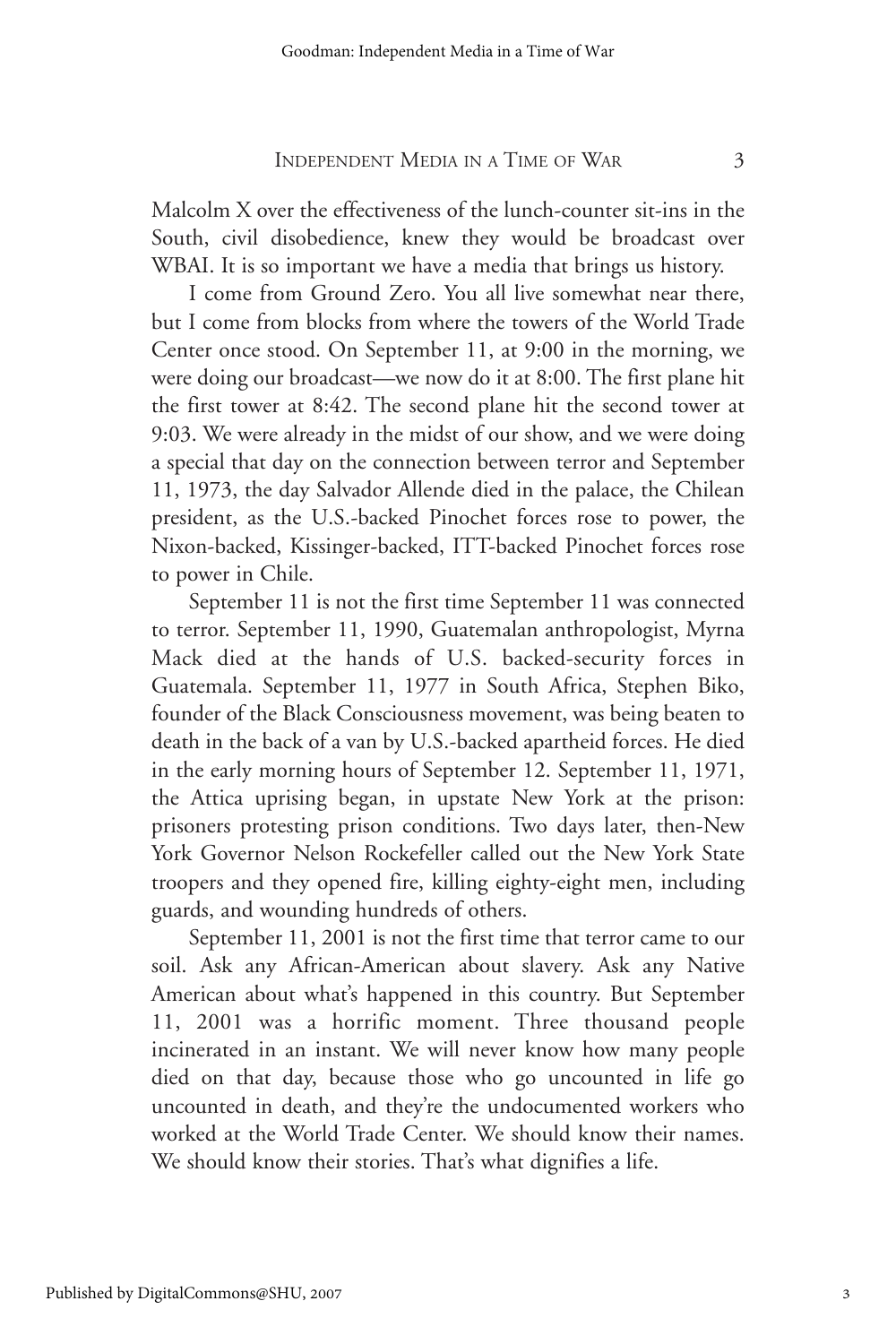We stayed at the firehouse where we work, a hundred-year-old firehouse that's been converted into a community media center just blocks from Ground Zero. In those next days, we were the closest national broadcast to Ground Zero. We were within the evacuation zone. Most of the people were being cleared out, but we knew we had to keep broadcasting. We could see that the war machine was gearing up in Washington. And we started to broadcast the voices of those who lost loved ones, but who were saying that retaliation is not the answer, people like Rita Lasar, who lost her brother Abe Zelmanowitz on the twenty-seventh floor of the World Trade Center. Abe was working next to his best friend, Ed, who was a paraplegic. They worked for Blue Cross. And even as Abe's brother was screaming to him on a cell phone to get out now, he said, "As soon as the emergency workers come out and help Ed down, I'll go out with them." They died, with so many others. And then there was Phyllis and Orlando Rodriguez, who lost their son Greg Ernesto Rodriguez above the hundredth floor of the World Trade Center. He worked for Cantor Fitzgerald. Six hundred and fiftyeight of one thousand and fifty of their workers died there.

Rita heard that President Bush a few days later gave his National Cathedral address and invoked the name of Abe Zelmanowitz, invoked the story of Abe, and called him a national hero, and she said "No." And she wrote a letter to the *New York Times*. She said even if she knew the worst pain of her life, it would only increase her suffering to know that a woman in Afghanistan would soon lose her brother. She said, "Not in my name. Not in my brother's name." And Phyllis and Orlando Rodriguez wrote a letter to President Bush. It swirled around the Internet. And they said it would not lessen their pain to know that a mother and father in Afghanistan would soon lose their son. They said, Not in our name. Not in our son's name.

And a nationwide movement grew up all over this country: Not In Our Name. September 11th Families for Peaceful Tomorrows. And we sometimes saw them on television, talking about their loved ones. But when they moved from description, describing those they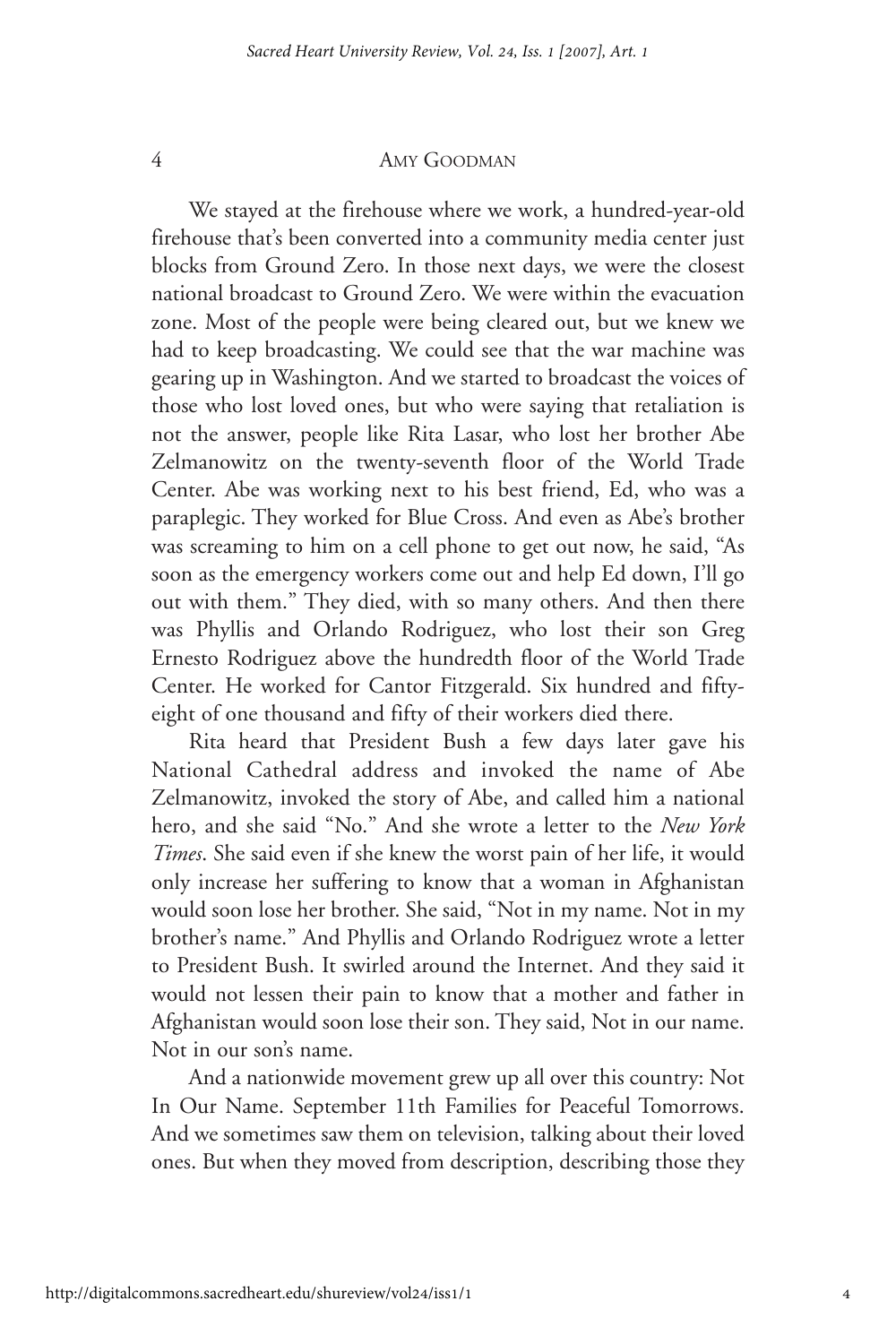had lost, to prescription, what should happen, the media cut away, and they went to the terrorism experts, the Oliver Norths and the Henry Kissingers. Well, maybe the media got it right in that case: they are the experts in terror. It takes one to know one. And I don't say that lightly or glibly. You look at the record of Henry Kissinger. You look at his involvement in the coup in Chile. You look at his involvement with the Argentine generals, who engaged in the dirty war. In fact, just today in the news headlines, one of the miliary officials in Argentina from that war was sentenced to 640 years in prison, from decades ago. We read it in the headlines from yesterday. For the death flights, taking prisoners on planes and dropping them one by one out of these planes. You look at Kissinger's role in Cambodia, Laos, and Vietnam: millions died there. You look at his role in one of the great genocides of the twentieth century, and that's Indonesia's invasion and occupation of East Timor, a small Catholic country three hundred miles above Australia, which I'll talk about in a minute, one of the great slaughters of the twentieth century.

I do think Osama bin Laden and his accomplices should be tried for what happened on September 11, but I also think that Henry Kissinger should be tried for war crimes. We have to have a uniform standard of justice, and that's what the International Criminal Court is all about, which is precisely why President Bush unsigned that treaty. He said we are not going to have our soldiers and our officials tried in an international criminal court. Clinton didn't do much better: he signed it the last day he possibly could, and then Bush came into office and unsigned the treaty. But if we don't have a universal standard of justice, it will generate an anger in the rest of the world.

I mean, let's look at Alberto Gonzales, who's just been confirmed as the Attorney General of the United States. There is a big untold story in these last few years—we talk about it in the beginning of the new preface to *The Exception to the Rulers*—and that is the level of resistance in the highest and lowest levels of the military to what is going on right now. On *Democracy Now!* a couple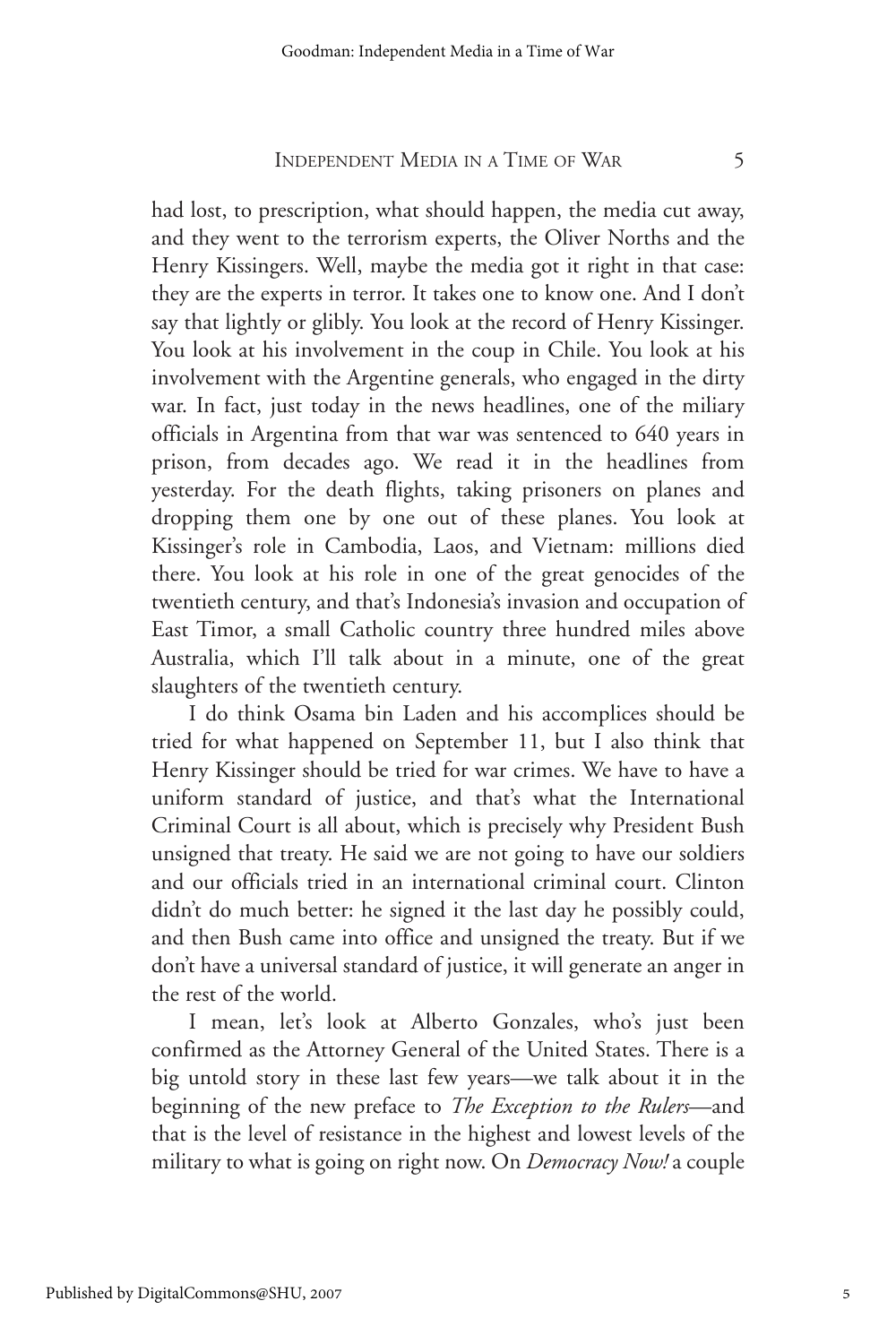of months ago we had Brigadier General James Cullen, who joined with a number of other generals and admirals in writing a letter protesting the confirmation of Alberto Gonzales. He was the White House counsel for President Bush, elevated to Attorney General. He was the one who laid the legal groundwork for the torture at Abu Ghraib and Guantanamo by saying that the Geneva Conventions don't apply. Now, why do these generals and admirals care about that? Because if they don't apply for prisoners the U.S. takes, what will happen to U.S. servicemen and women who are captured in other places? General Cullen said that Alberto Gonzales is a threat to U.S. servicemen and women for that very reason. We should hear these voices. It is very important. And I really do think that the antiwar movement in this country is more than a fringe minority. It is more than a silent majority. It is the silenced majority, silenced by the corporate media.

I want to look at two examples of media coverage. One is the Terry Schiavo case: you know, blanket coverage for two weeks outside the hospice where the protesters were. I was invited on MSNBC's *Hardball* to talk about that coverage, to say what I thought about it. You know, it was pretty amazing to find out that between 80 and 90% of Americans were opposed to Congressional intervention and Bush signing off on legislation. Between 80 and 90%: we did not get that sense from the media coverage. If anything, that it was divided. More than half, more than 60% of evangelicals were opposed to the intervention. That's pretty incredible. Instead, what we got, every time that small group of protesters went to the microphone, led by Randall Terry of Operation Rescue—and we learned very little about him, even though there was blanket coverage—every time he went to the mike, the networks would cut away from the regularly scheduled program to bring you those voices. MSNBC asked what I thought, and I said, "Let that be a model of coverage of protest in this country." Two weeks before was the second anniversary of the invasion of Iraq. There were over eight hundred protests around the country; tens of thousands marched, vigiled, rallied. One of the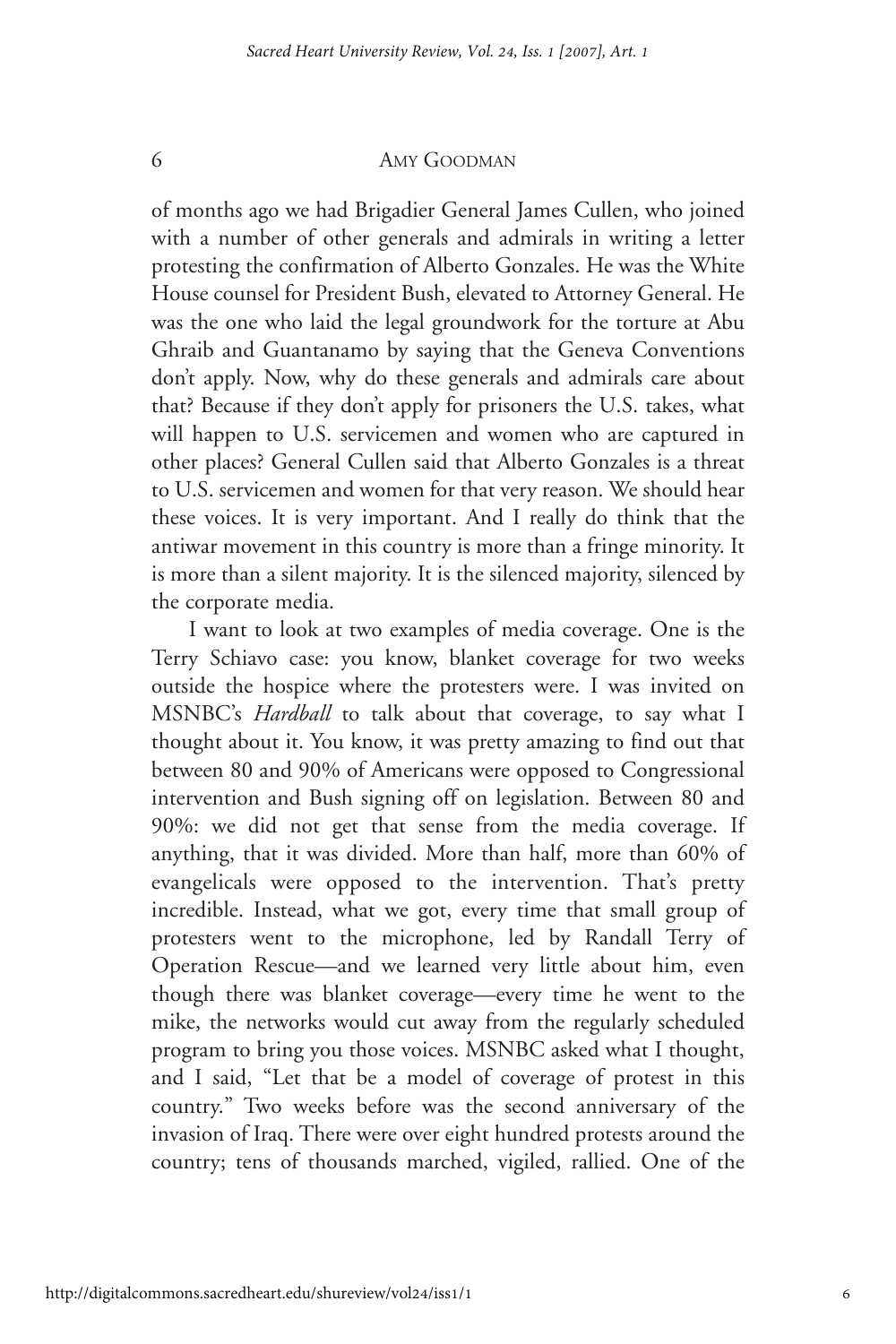largest ones was at Fort Bragg, outside Fort Bragg, where those who lost loved ones in Iraq, spoke. Some were soldiers who were refusing to go to Iraq: there are more than 5,500 who are saying no. We rarely hear about this. And I watched all the networks that night, the major nightly newscasts—it's a painful job, but somebody's got to do it—and I did not see one protestor interviewed. That is a media beating the drums for war, and that is not acceptable.

There are ways to get the word out. How many of you have heard me tell the story of the *Sally Jessy Raphael Show*? Well, during the Persian Gulf War, I had the chance to go—does everyone know what that show is? You know, it's a talk show, like *Oprah*, *Phil Donahue*—I had the chance to go on this program. It was during the bombing, the first time the U.S. was bombing Iraq, and I was on WBAI railing against the bombing of the cradle of civilization back to the cradle, and a young volunteer ran in. You know, community radio, Pacifica radio, NPR, PBS, they all rely on volunteers, especially when we're in fund-raising drive, to help answer phone calls, and I hope you do that at your station, WSHU. It's so important to preserve independent media. So we were broadcasting and a young volunteer ran in and said, The *Sally Jessy Raphael Show* is on the phone. I said, Oh, right, and I just kept talking. She said, No, no, seriously. So I picked up the phone and sure enough, there was a producer. She said that she was listening in her limousine and she wanted me to come on the broadcast. They would record it and then they would send it out around the country two days later. Wow, I said, sure, I'll come on. They were going to have three women for and against the war. So the first thing I thought about is, well, what to wear. It's like, millions of people are going to watch the show, right? I thought I could dress as a man pretending to be a woman, masquerading as a man who is actually a woman. You know, I wanted to fit in to the program, to the kind of shows that they do. So anyway, I figured out what to do and I went on down to the show.

They put us in two green rooms: three women for the war, three women against the war. Interestingly, the other five—the two with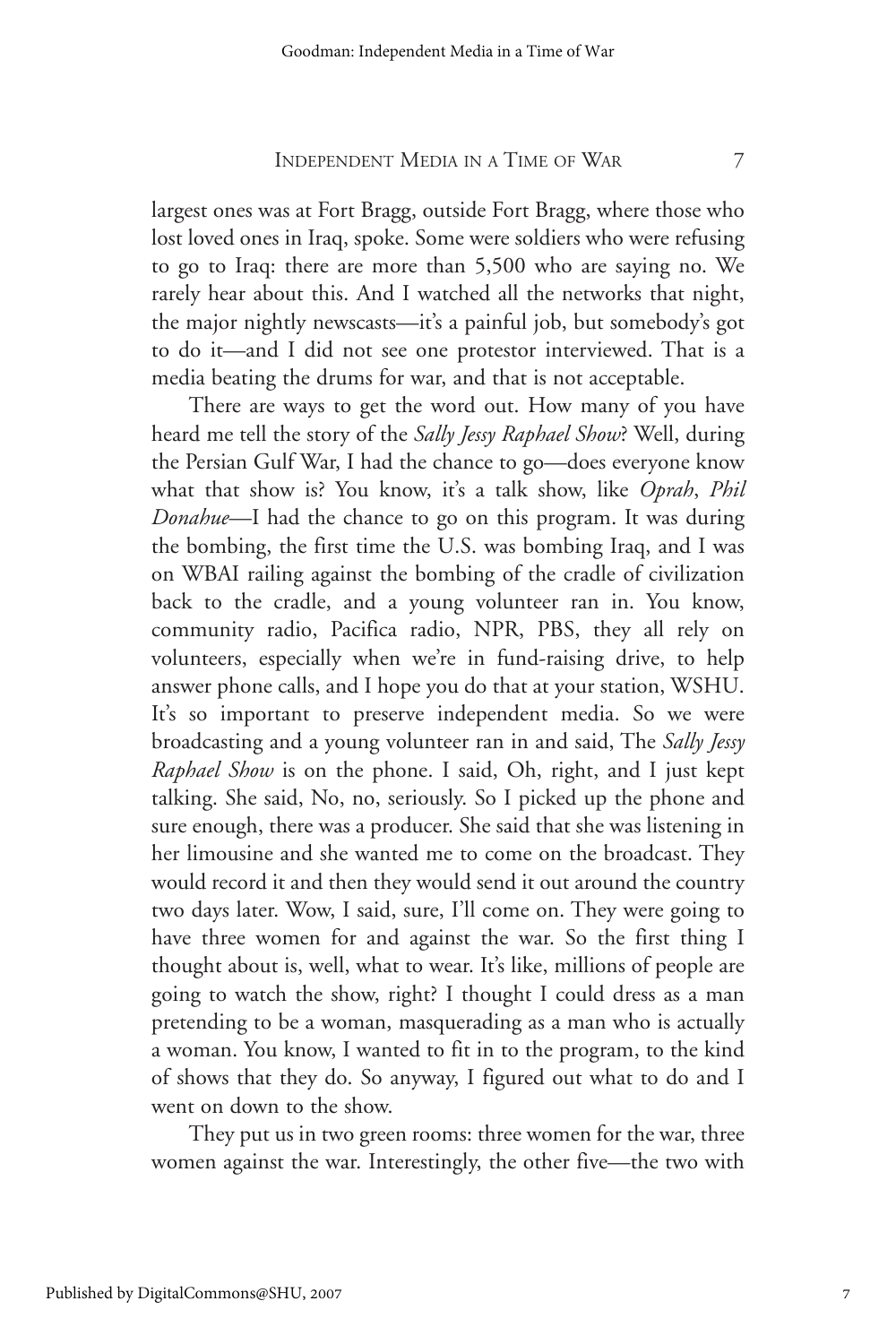me against and the three for—were all military. They put us in two rooms. They said they didn't want us to meet before we got out on the stage. I asked why, and they said they wanted us to duke it out on the stage. I hadn't really seen the show, and that made me a little bit nervous, you know, the whole Jerry Springer thing and everything. So, the producer said, no, really, I just want the show to work. I want it to get the top ratings to prove that we can deal with issues that matter. And I thought that she was on to something: it doesn't matter whether you work in the system or outside the system. What matters is that you can accomplish what you want to. And if you can, no matter how painful, stay there and do it.

So we went out on the stage, and the program began. The lights came up, the music came on. Sally came out and she gave the microphone to someone in the audience as she started her show, who said, I'm really concerned about Saddam Hussein's biological and chemical weapons, to which the woman next to me responded. Her name was Dr. Yolanda Hewitt-Vaughn. She was an Army captain trained as a doctor, and she was refusing to go to the Gulf. She said she was trained to save lives, not take lives. And she responded, and she said, I share your concern, but I also think it's important to point out that we have biological and chemical weapons right here in the United S. . . And before she could get out the word "States," Sally rolled around and she came barreling down the aisle, and she started shouting, You be quiet, this is my show, you shut up or get out. Well, I hadn't really seen the show very much, and she was coming down at such a velocity. Here was Dr. Yolanda-Hewitt Vaughn, and she was wearing this long black dress, with her hair tied back, big glasses, very soft spoken, her hands were clasped in her lap. She looked almost Amish. And here was Sally: she seemed like she was coming up on the stage, and I said, Whoa Sally, back off. They told us to invite our friends, and I brought people from WBAI, and they started chanting "Free Speech, Free Speech." You can dress them up, but you can't take them anywhere! Anyway, Sally stopped the taping of the broadcast, and started to break down.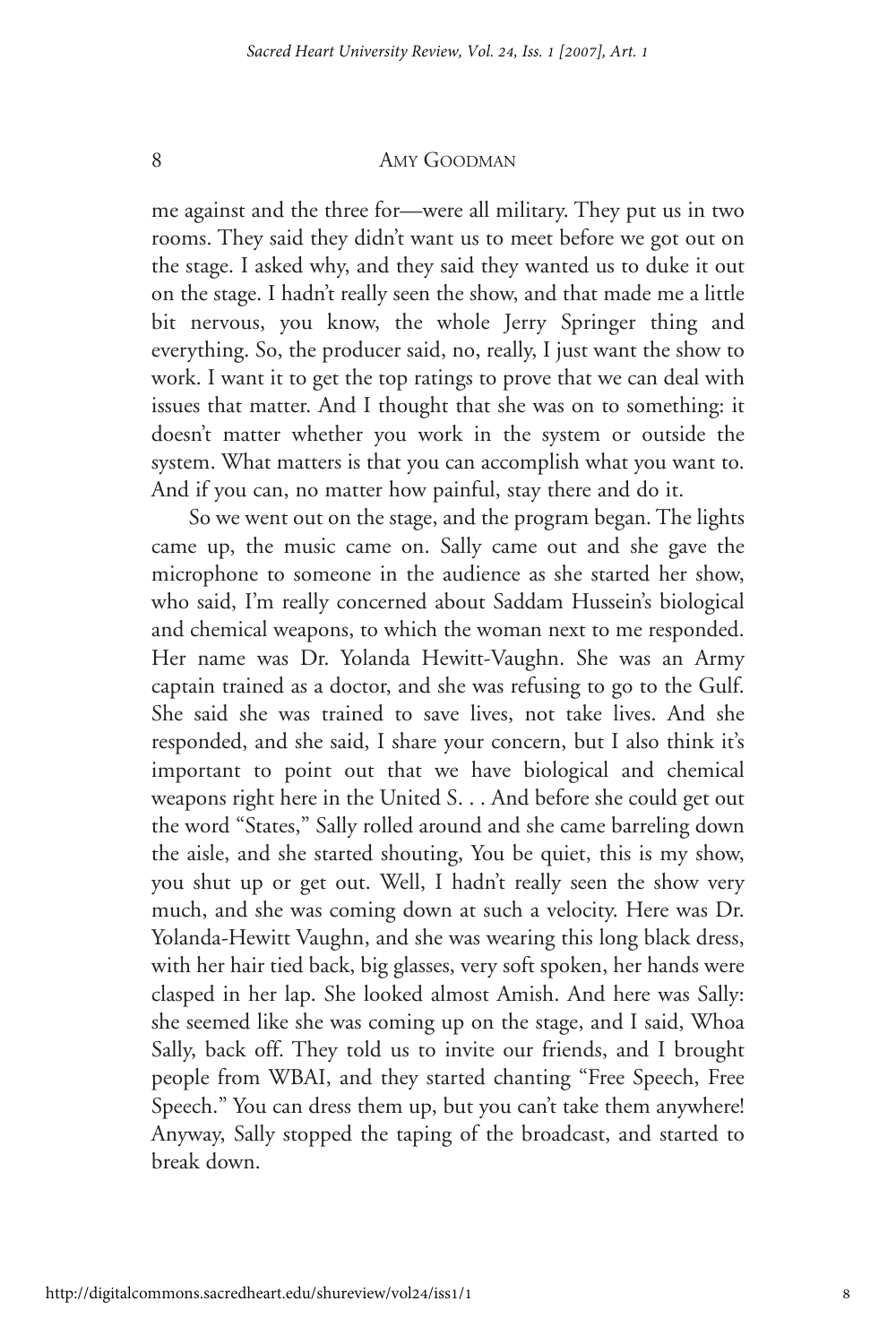The producers came out. They were rocking her back and forth, saying to her, That's OK, Sally, that's OK. We had never seen anything like this before. I mean, it was the one moment of unity for us six women on the stage. And somehow they convinced her to carry on with the taping of the show, except that we would have to raise our hands if we had anything to say. Now I hadn't ever seen that before, except on *Sesame Street*, but we agreed, and the show went on, and it was very good. Sally showed videotape of the protesters in Washington. She said to me, Who are these people? I didn't know everyone's name, but I said, you know, these are people who believe it's their duty, that peace is patriotic, that to support the troops is to call for them to be brought home. I said things like that. And let's face it, most people don't identify with thousands of people marching in the streets. And why do they do it? Well, because they are not invited into the corporate network studios to have a "civilized" one-on-one discussion with the anchor, to talk about why they oppose war. They can only hope that on a global warming day like today a CBS executive might open a window and that chant of "No War!" will waft in and hit an open microphone. That's their best bet.

Anyway, I didn't say all that, but I said that these are people who believe it is their duty to go out, that peace is patriotic. We said lots of things. I said that as the granddaughter of an Orthodox rabbi, I am horrified to see little Israeli children wearing gas masks, but I am more horrified to see little Palestinian children without gas masks. And that's the kind of conversation we had for the hour. My grandfather died years ago, but my grandmother: well, we're just about to celebrate her 108th birthday. I just said that recently at a talk, and a woman came up to me and said that she was just with her grandmother, celebrating her 106th birthday, and her grandmother turned to her and said, "Oh, to be 100 again!" So there's hope.

Anyway, the program ended, the cameramen gave us the thumbs up sign, and I went back to WBAI. Two days later we turned on the TV and the program wasn't on. So, you know, lots of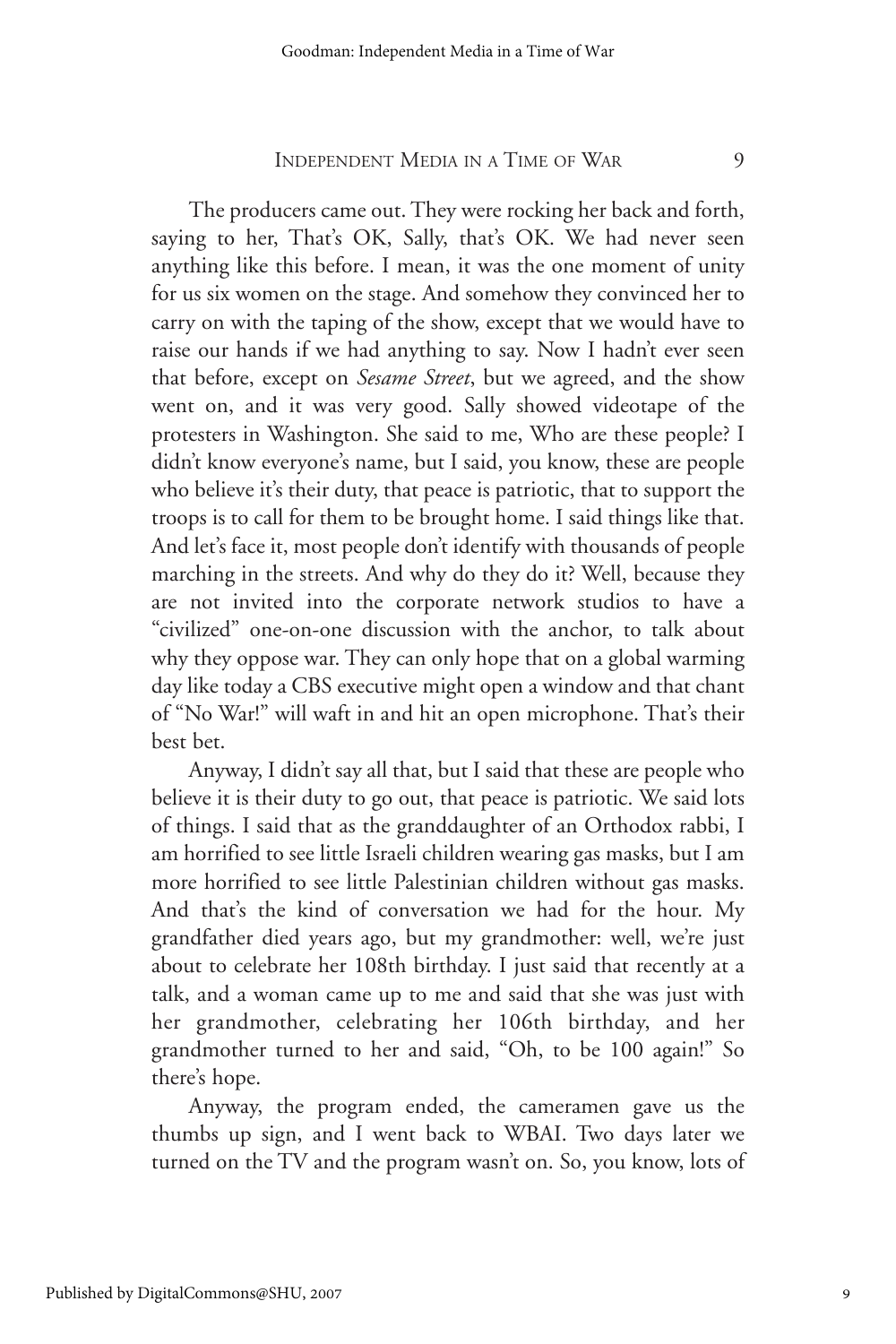people were calling, and I called the *Sally Jessy Raphael Show* and I said, Where is it? And they said that there was a problem with the synching of the sound and the video. I started to get that sinking feeling, and I said I think you had a problem with the sound of our voices. She said, "Don't be like that. We'll have you back another day." And I said, "You know that can't happen, because Dr. Yolanda Hewitt-Vaughn is going to jail." Yes, she was court-martialed. She was sentenced to three years in prison. She lived just below death row in the brig. I was recently in St. Louis. We had launched *The Exception to the Rulers* and I was signing books afterwards and a young man came up and I said, Who should I sign this to? He said, You could sign it to me, Emilano Hewitt-Vaughn. This was Dr. Yolanda Hewitt-Vaughn's son. He was eight when his mother was arrested, with his two younger siblings raised by their father while she was in jail. And he had hoped to start an Amnesty chapter in his high school, hoping, because Amnesty had declared Yolanda Hewitt-Vaughn a prisoner of conscience. She was ultimately freed after eight months instead of three years, and he hoped that maybe he could free someone else's mother the way his mother had been freed. As Margaret Mead said, never doubt for a moment that a small group of thoughtful, committed people can change the world. Indeed, it's the only thing that ever has.

Anyway, back to the producer. I said, you know, we can't get back together again, and I want to speak to the executive producer, now. And she said, "He's a very busy man." I got so many calls at WBAI: where's the show? I said don't call us, call the *Sally Jessy Raphael Show*. I don't know why they're not running it. And a few days later I got a call from a high-level producer of the show, and they said that the executive producer would like to speak to you, now. I guess they got hundreds of calls. I said, I'm a very busy woman. Anyway, they asked if I would cry censorship if they edited the program. I said, of course not, I'm an editor too. As Sally pointed out, it is her show. I assume you'll edit out Sally's fit. They did. But the show ran, because of media activism, and because they held on to it, it ran with headlines around the country that said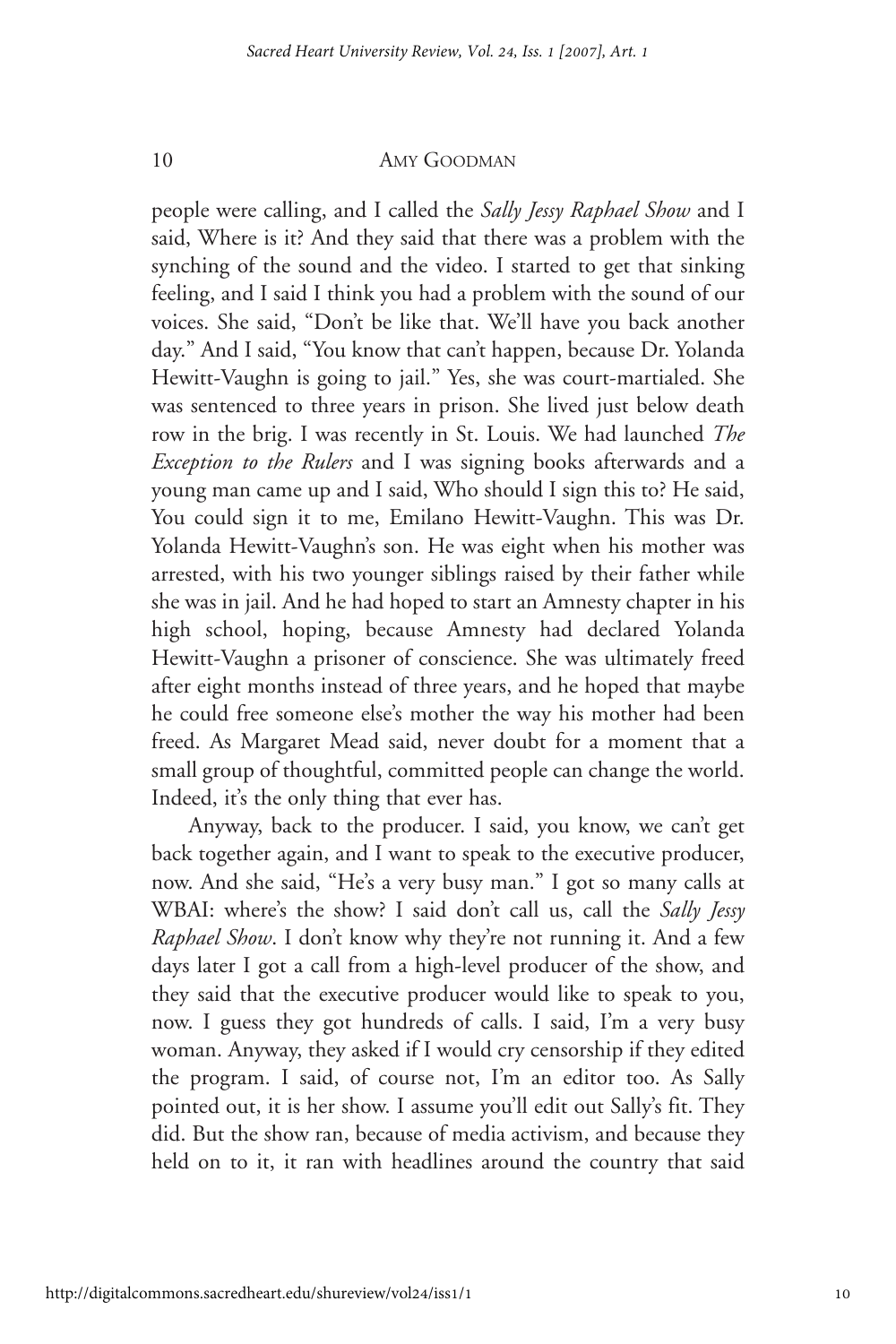things like "Things Get Messy with Sally Jessy," and the most interesting response I got was from women on southern military bases, who called up to say we've never heard this view on television before, and we agree with you. Here were women who were being sent to war or whose loved ones were, to kill or be killed—I don't know which is worse—and they were saying they can't have these debates on military bases. They rely on us in civilian society to have these discussions, to have these critical dialogues about the most important issues of the day: life and death, war and peace. And anything less than that is a disservice to the servicemen and women of this country. Anything less than that is a disservice to a democratic society.

We begin and end *The Exception to the Rulers* with a story of Timor, and I thought it would be instructive to talk about it here. By the way, my niece, Ariel, my brother David's daughter, is handing out the daily digest e-mail lists that you can sign up on and get our daily headlines every day. We are a daily grassroots global international news hour. You can hear us on WESU in the Wesleyan area, you can hear us on WBAI, and we are on both satellite networks, on DISH network, channel 9415, Free Speech TV, 9410 LINK TV, and also on DIRECT TV, channel 375. We're broadcasting on over 300 radio and TV stations. You can get us on your public access TV station, the two satellite stations, and we video and audio stream at democracynow.org. We are also passing out the flyers that let you know about the program. Feel free to sign up.

One other thing before I get to the story of Timor, and that is to say that in terms of models of coverage: the world's media stopped for a week to cover the death of the pope, and I thought it was very interesting what happened in that week. I mean, the pope, Pope John Paul II, even in his physical demise, allowed the world to see what that looks like, and there was a tremendous power in that. Then when he died, to see his body laid out, and then ultimately carried in the coffin: the whole world really stopped and watched this ceremony, and I think it was certainly a very respectful one. I compare that to the fact that in this country, President Bush has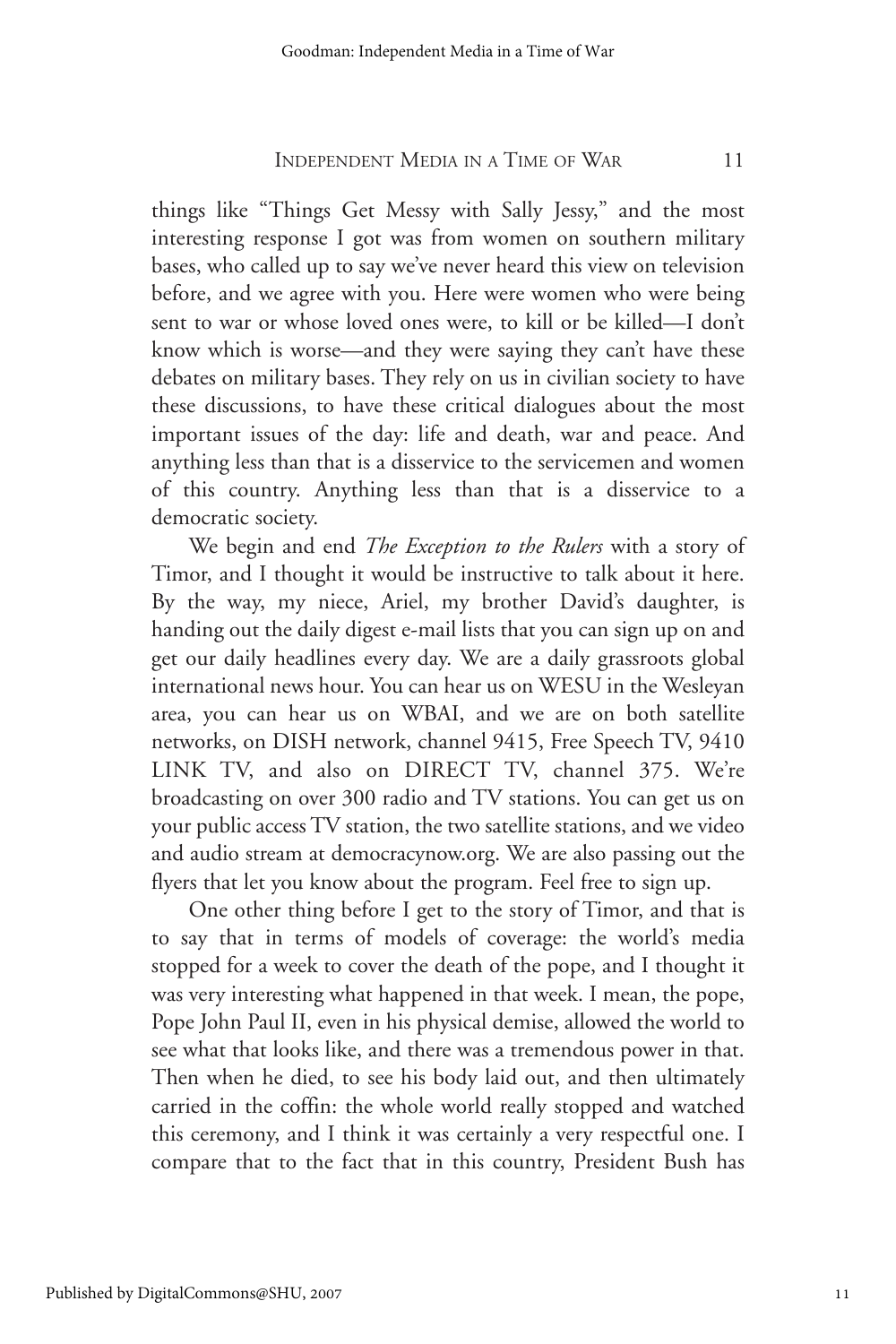invoked an executive order that does not allow us to see the coffins, the body bags of the soldiers brought home to this country. Why not? I think he understands the power of those images. When you see that, you understand that a life is over, and you pay your respects. Also, wounded soldiers. When was the last time you saw a seriously injured soldier on television? Almost never. They're brought home under cover of night, deliberately. Over 20,000 have been MedEvaced out of Iraq, and yet we rarely see this. Because of advanced medicine, many survive, although more than 1,500 have died. That was one of the things we had to update when we moved from the hardcover to the paperback edition of *The Exception to the Rulers*, and it was painful to change the number of how many more soldiers had died. Many do make it, but because of modern medicine, they just survive. And also of course, there's the psychological trauma. We are in a many-city, "Unembed the Media" tour, demanding the unembedding of the media, and when I was picked up at the Denver airport by young man who went to the University of Colorado, Boulder, he said his father is a psychologist at the VA in Denver. He can't believe the number of soldiers coming home in terrible psychological pain from post-traumatic stress, and yet the hospital is constantly pressured, because of the cutbacks in the VA budgets. Is that what we call supporting our soldiers?

Let me end with Timor, because I think it is both a story of horror and a story of hope. I'll start with the update of December 26 and the tsunami that happened in the pacific. It hit Sri Lanka, Thailand, but the area hardest hit was a place called Aceh. Now before December 26, if you heard someone say that name, you'd probably say, "God bless you." After December 26, we learned that it was a region of Indonesia. That region has been hit by two tsunamis: one, the natural catastrophe, the other, the Indonesian army. The Indonesian army, a brutal army that has declared that area a state of siege, hasn't allowed others in for a long time, and even after December 26, when 200,000 residents of Aceh were killed, they killed more, calling them dissidents, as they tried to control that region.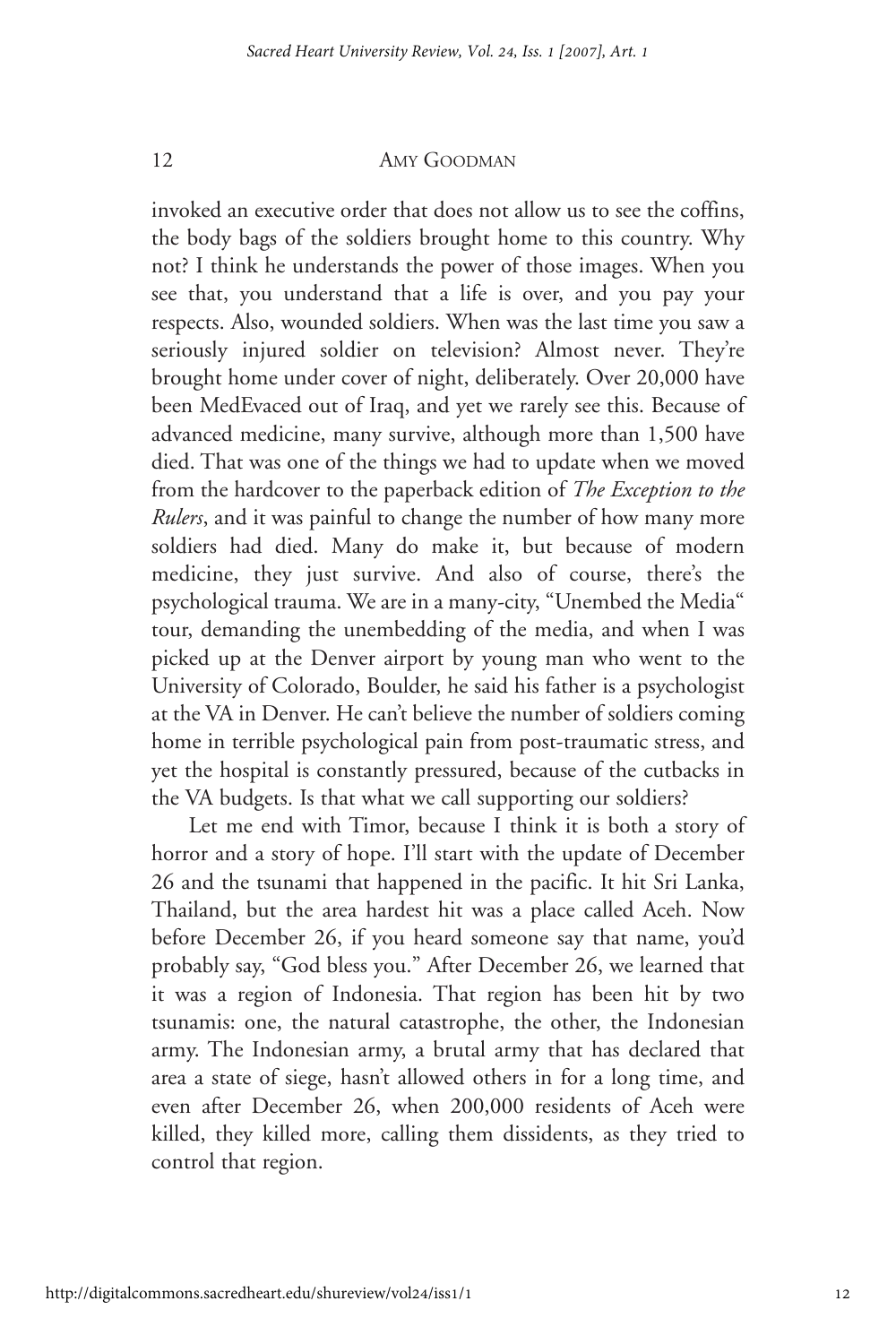Now when all the world's press went to cover the tsunami, that was the right thing to do. It was unbelievable, the response. When the media does the right thing and sheds the spotlight on someone who is suffering, it doesn't matter if they're brown or black, white, yellow, red; it doesn't matter. When we see an orphan child, when we see a woman who's lost her husband, a husband who's lost his child, it opens your heart, and there was this unprecedented outpouring of support. It showed that when the media shows us something that matters, we care. And you contrast that with not being able to see the images of war. I don't like "reality TV," but when it comes to the invasion and occupation of Iraq, I think we need a little reality TV, because I do think that if we saw for one week babies dead on the ground, women with their legs blown off from cluster bombs, if we saw the casualties, U.S. servicemen and women, I think that Americans are a compassionate people, and that Americans would say No to war, that it is not the answer to conflict in the twenty-first century.

But Timor. Just a thumbnail sketch of this country. On December 7, 1975, Indonesia invaded Timor, this small Catholic country three hundred miles above Australia. The day before the invasion, Secretary of State Henry Kissinger and President Ford went to Indonesia, met with the long-reigning dictator, Suharto, and gave the go-ahead for the invasion. Ninety percent of the weapons were from the United States. The Indonesian military, the same one that hurts the people in Aceh today, then invaded East Timor, by land, by air, and by sea. Ninety percent of the weapons they used were from the United States, and what ensued over the next two decades was one of the worst genocides of the twentieth century.

They closed the country to the outside world, but I got a chance to go there in 1990 and 1991. And in 1991, I survived a massacre there. I was there with my colleague, Allan Nairn. He was writing for the *New Yorker*. I was doing a documentary for Pacifica Radio. It was November 12, 1991. It was about 6 o'clock in the morning. A thousand people went to Mass, in Dili, the capital of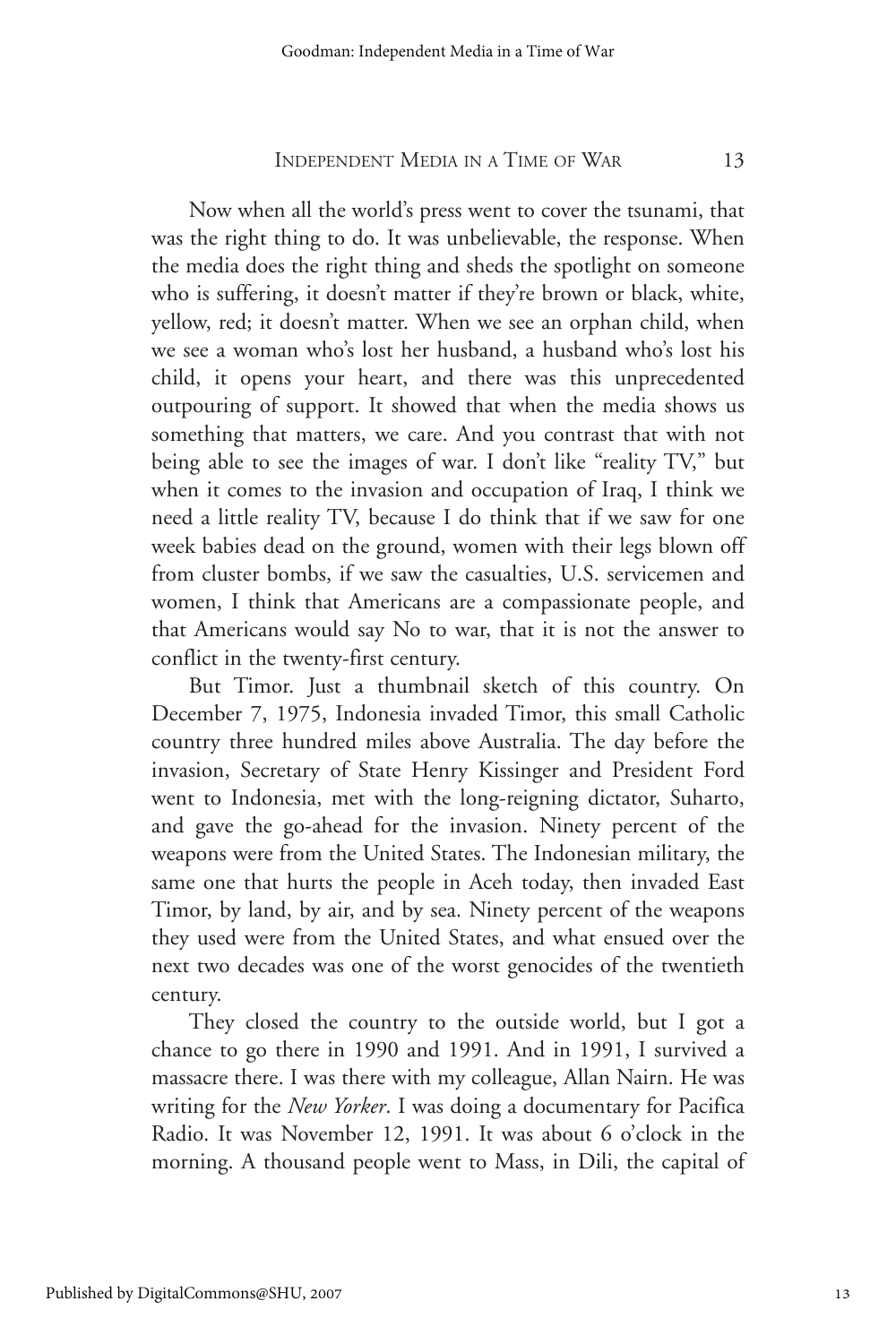East Timor, at the flagship church, the Motael church, and when they left the Mass, they started a procession, remembering a young man who had been killed two weeks before. He had taken refuge in the Catholic church because he wanted to speak to a delegation that was going to investigate the human rights situation, and he, like many in Timor, was afraid he'd be arrested before the delegation came. So he, with many other young people, were in the church and the Indonesian soldiers surrounded it, and they shot into it and they killed this young man. So two weeks later, there was a commemoration procession, and the Timorese from their Mass marched to the cemetery, thousands of them: girls in their Catholic school uniforms, boys in their school shorts, women in their traditional Timorese garb, they marched through the streets of Dili, through this geography of pain, where for more than seventeen years in every few buildings, in police barracks, a military unit, a hotel, a Timorese was either tortured at the back or disappeared or a woman raped in an official's home. And they marched through this whole region. They made their way to the cemetery. When they got to the cemetery, there were thousands of them.

We were interviewing them, and saying, "Why are you daring to do this?" I mean, this was the boldest act of defiance the Indonesian military had ever seen, simply people putting their hands up in the "V" sign: Victory. In East Timor: Viva, independence. And we said, Why are you doing this? And they'd say, For my mother, for my father, for my sister, for my village which was wiped out. And then we saw from the direction the procession had come hundreds of Indonesian soldiers marching within their U.S. M-16s at the ready position. The people couldn't get away. There were walls on either side of the road. Allen and I walked to the front of the crowd, because although we knew they had committed many massacres in the past, the Indonesian military, they had never done it in front of Western journalists, and we thought maybe, just maybe our presence could head off this attack. And we also took out our equipment to let them see who we were. I had always hid it before, because I was afraid if the Timorese were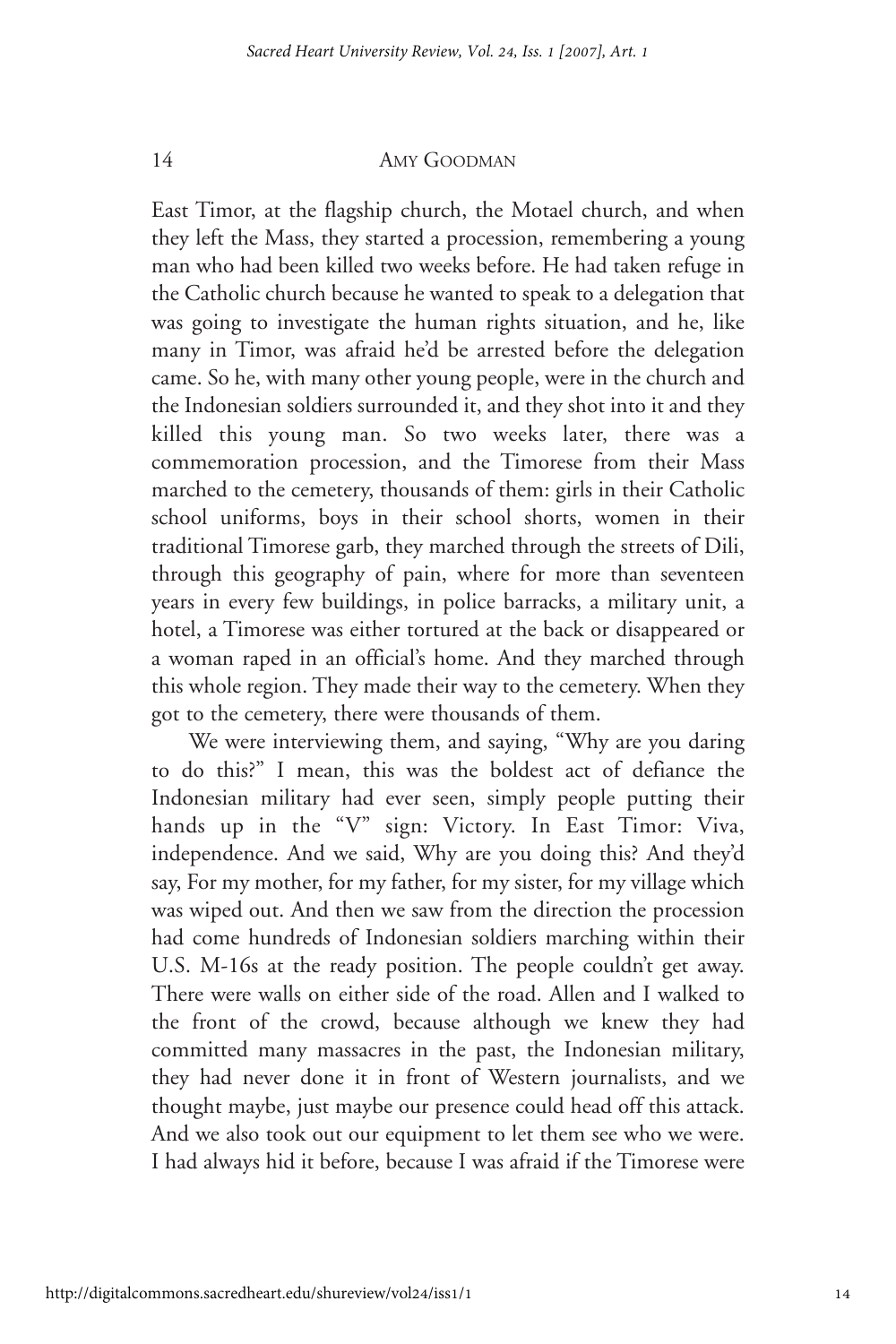caught talking to journalists, they could be arrested. This time, I held up my microphone, put the headphones on, Allan put the camera above his head, we walked to the front of the crowd. The soldiers marched up, twelve to fifteen abreast. They swept around the corner. Without hesitation, without warning, without provocation, they swept past us and opened fire on the crowd, gunning people down from right to left, mainly young people, college-age kids who were there to support others who had been cut down over these seventeen years.

A group of soldiers threw me to the ground. Allan threw himself on top of me to protect me from further injury, and they took their U.S. M-16s like baseball bats and they slammed them against his skull until it fractured. They were killing everyone around us. A group of them lined up with their guns at our heads, firing-squad fashion, and they started to shout two things: "Politique" and "Australia." "Politique" because they were saying for us to witness something like this was political. But that's our job as journalists: to go to where the silence is, and say something, to bear witness. And they were also saying "Australia." They were asking us if we were from Australia. We knew what that meant. Seventeen years before, when Indonesia first invaded, there were six Australiabased journalists covering the invasion. They immediately executed five of them. The last one, Roger East, was working out of a radio station in Dili, the capital. They dragged him out of the radio station, and as he shouted, "I'm from Australia," they shot him into the harbor with thousands of other Timorese. The Australian government hardly protested, we believe because later, years later, Indonesia and Australia would sign a Timor Gap Treaty, dividing up Timor's oil between Australia and Indonesia. Oil is the source of so much pain in the world.

And so on November 12, 1991, seventeen years later, as we lay on the ground, Allan covered in blood, the guns at our heads, we shouted back, No, we're from America, America. They'd stripped us now of everything. The only thing I had left was my passport, and I'd throw it at them. They'd kick me in the stomach. When I'd get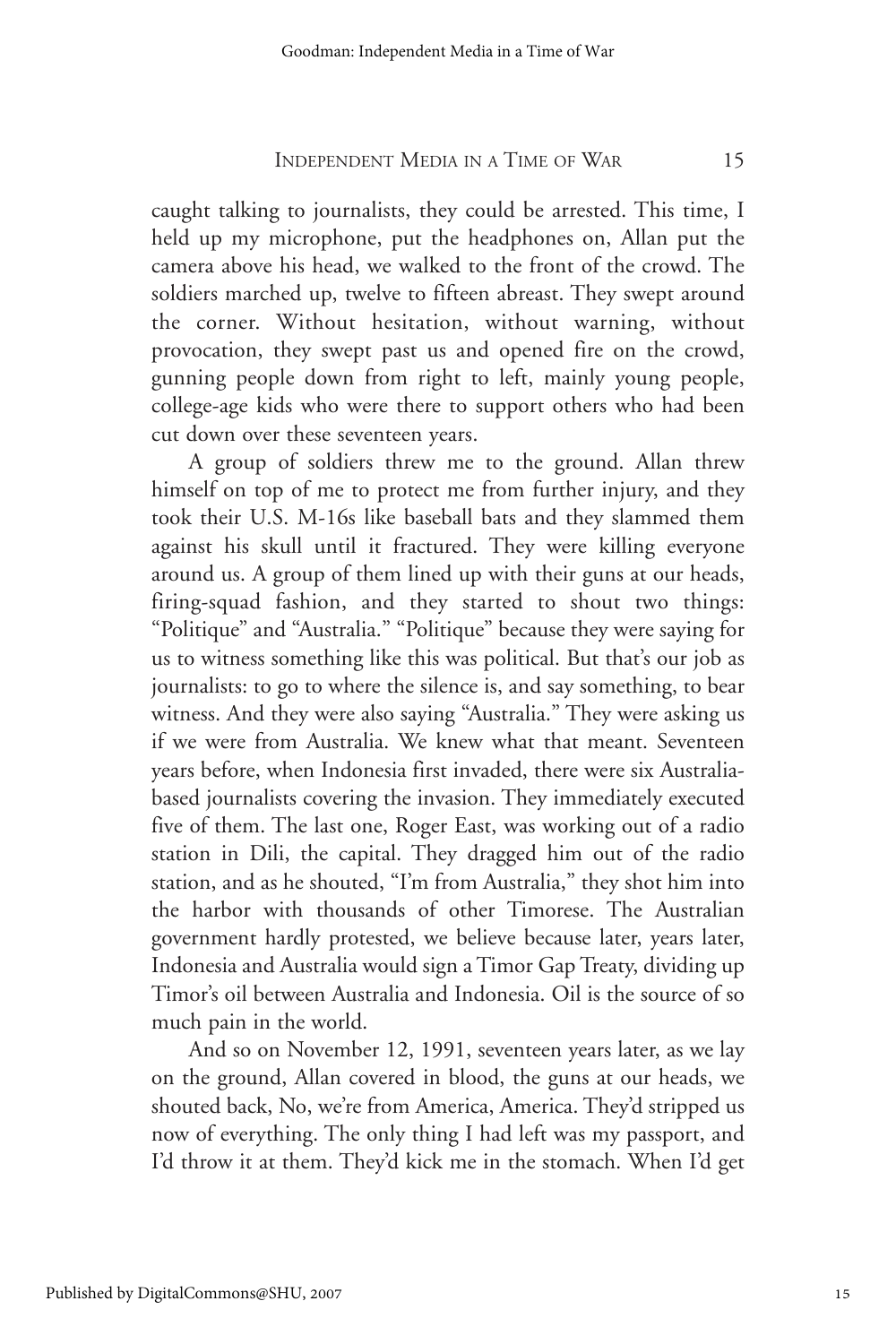my wind back, I'd say "America, America," and at some point they took the guns from our heads, we believe because we were from the same country their weapons were from. They would have to pay a price for killing us that they had never had to pay for killing the Timorese. And they moved on. A Red Cross jeep pulled up. We were able to get into it, and we drove like that. Dozens of Timorese jumped on top of us. We drove as a human mass to the hospital. When we got there the doctors and nurses started to cry when they saw us, not because we were in worse shape than the Timorese. They killed more than 270 Timorese on that day. But I think they cried because of what we represent to the people of Timor. I mean all of us, as Americans, and not just to the people of Timor, but to people all over the world. I think we represent two things: the sword and the shield. The sword, because of the U.S. military; and all too often the U.S. government provides military weapons to oppressive regimes. But also we represent the shield, the American people, and people see that all over.

Every little act we engage in has a ripple effect all over the world. For example, after Aceh, Paul Wolfowitz, now the World Bank President—he was the Defense Secretary, the deputy Defense Secretary, one of the architects of the invasion—went to Aceh—he used to be the ambassador to Indonesia—and called for the renewal of military aid to the Indonesian military, just in the last few months. That's pretty astounding, because it was finally cut off in 1999, when the people of East Timor went to the polls to vote for their freedom and the Indonesian military burned East Timor to the ground. But there was Wolfowitz calling for its restoration; unfortunately Condoleeza Rice announced that it would be restored. Now he's Word Bank President, and you wonder if that's his idea of "development," taking the money of countries to shore up military repressive regimes. Just making a phone call to a Congress member in a case like that and saying, Cut off the military training aid, has an enormous effect, not only on Timor but to populations all over the world that are suffering from repressive regimes. That's just one example of what can be done now. But I